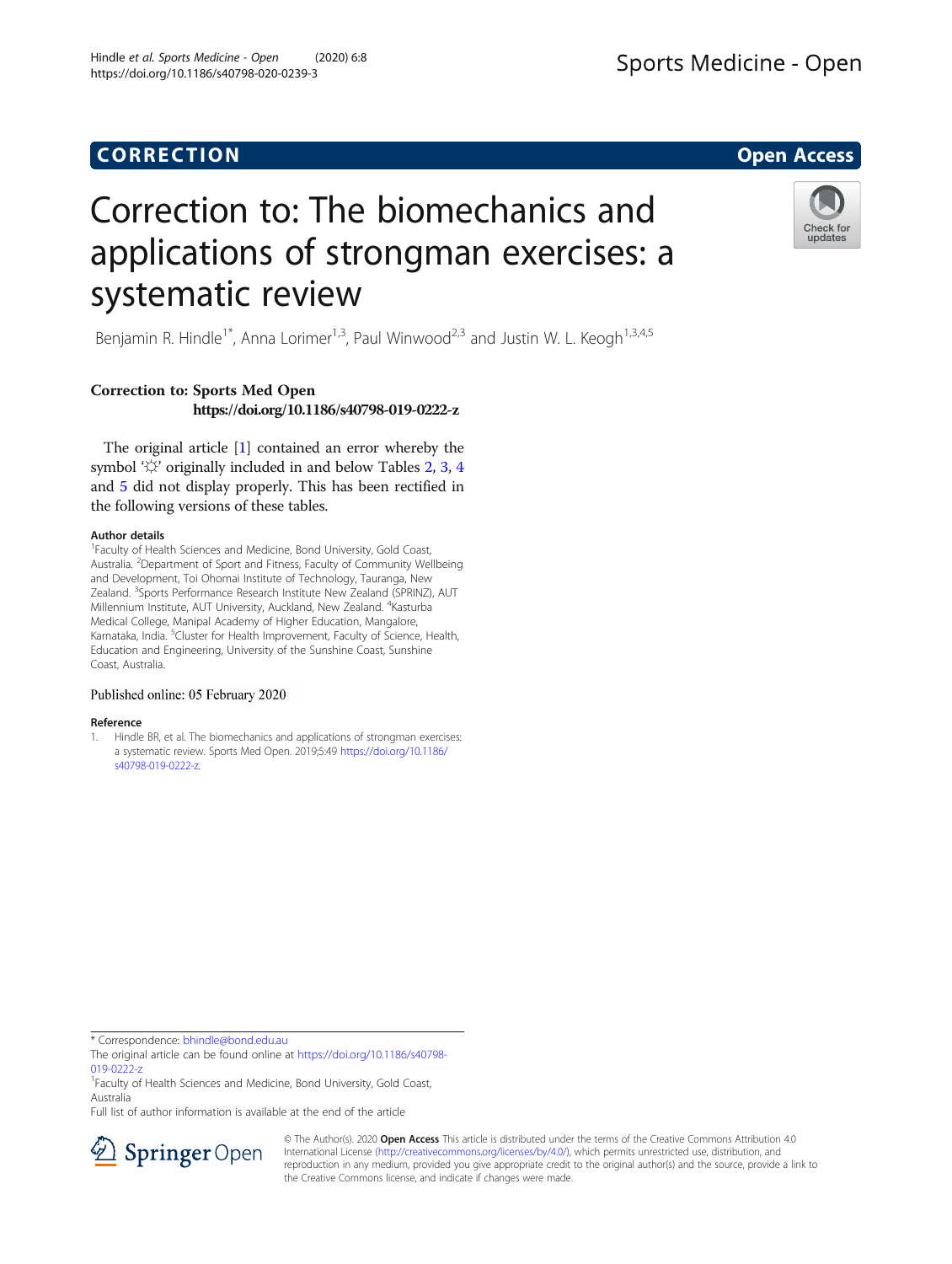<span id="page-1-0"></span>

|                         | Winwood et al. [7]      |                        |             | Keogh et al. [34]                              |                                     |             |                       |
|-------------------------|-------------------------|------------------------|-------------|------------------------------------------------|-------------------------------------|-------------|-----------------------|
|                         | Farmers walk            | Jnloaded walk          | Effect size | Higher performer                               | Lower performer                     | Effect size | Group ave.            |
| Spatiotemporal          |                         |                        |             |                                                |                                     |             |                       |
| Ground contact time (s) | $0.46 \pm 0.06*$ (MVP)  | $0.67 \pm 0.06$ (MVP)  | $-3.50$     | $0.29 \pm 0.02$ $\uparrow$ (MVP)               | $0.34 \pm 0.03$ (SVP <sup>*</sup> ) | $-1.96$     | 0.30 ± 0.03な (MVP)    |
|                         | $0.53 \pm 0.09*(AP)$    | $0.77 \pm 0.07$ (AP)   | $-3.00$     | $0.39 \pm 0.04$ $(AP)$                         | $0.32 \pm 0.03$ (AP)                | 1.98        | $0.36 \pm 0.04$ (AP)  |
| Stride rate (Hz)        | $1.42 \pm 0.17*$ (MVP)  | $0.88 \pm 0.06$ (MVP)  | 4.20        | $2.01 \pm 0.13$ $\uparrow$ (MVP <sup>*</sup> ) | $1.83 \pm 0.04$ (SVP <sup>*</sup> ) | 1.88        | 1.97 ±0.13な(MVP)      |
|                         | $1.21 \pm 0.12$ * (AP)  | $0.82 \pm 0.04$ (AP)   | 4.40        | $1.88 \pm 0.10$ $(AP)$                         | $1.64 \pm 0.12$ (AP)                | 2.17        | $1.79 \pm 0.14$ (AP)  |
| Stride length (m)       | $1.04 \pm 0.12$ * (MVP) | $1.43 \pm 0.11$ (MVP)  | $-3.40$     | $1.83 \pm 0.04$ $(NNP*)$                       | $1.40 \pm 0.17$ (SVP <sup>*</sup> ) | 3.48        | 1.67 ± 0.10な (MVP)    |
|                         | $0.85 \pm 0.19$ * (AP)  | $1.33 \pm 0.11$ (AP)   | $-3.10$     | $1.38 \pm 0.16$ (AP)                           | $1.33 \pm 0.09$ (AP)                | 0.39        | $1.32 \pm 0.12$ (AP)  |
| Average velocity (m/s)  | $1.48 \pm 0.19$ (MVP)   | $.26 \pm 0.15$ (MVP)   | 1.28        | $3.66 \pm 0.17$ (MVP)                          | $2.83 \pm 0.36$ (MVP)               | 2.95        | 3.29 ± 0.38☆ (MVP)    |
|                         | $1.05 \pm 0.21$ (AP)    | $1.11 \pm 0.09$ (AP)   | $-0.37$     | $2.61 \pm 0.38$ (AP)                           | $2.19 \pm 0.27$ (AP)                | 127         | $2.41 \pm 0.32$ (AP)  |
| Kinematic               |                         |                        |             |                                                |                                     |             |                       |
| Ankle angle at FS (°)   | $95.0 \pm 3.00*$ (MVP)  | $105 \pm 2.00$ (MVP)   | $-3.80$     | $101 \pm 6.00$ $(SVP^*)$                       | $113 \pm 5.00$ (MVP <sup>*</sup> )  | $-2.17$     | $110 \pm 9.00$ (MVP)  |
|                         | $96.00 \pm 6.00*$ (AP)  | $105 \pm 2.00$ (AP)    | $-2.30$     | $99.0 \pm 8.00 (AP)$                           | $106 \pm 6.00$ (AP)                 | $-0.99$     | $100 \pm 8.00 (AP)$   |
| Ankle angle at TO (°)   | $100 \pm 5.00*$ (MVP)   | $(15 \pm 9.00$ (MVP)   | $-2.10$     | $118 \pm 5.00$ (MVP <sup>*</sup> )             | $117 \pm 7.00$ (SVP <sup>*</sup> )  | 0.16        | $114 \pm 6.00(MNP)$   |
|                         | $105 \pm 6.00$ (AP)     | $118 \pm 5.00$ (AP)    | $-2.30$     | $108 \pm 4.00$ $(AP)$                          | $114 \pm 3.00$ (AP)                 | $-1.70$     | $111 \pm 5.00$ (AP)   |
| Ankle ROM (°)           | 4.00 ± 4.00 (MVP)       | $10.0 \pm 10.0$ (MVP)  | $-0.70$     | $-100 \pm 4.00$ + (SVP)                        | $1.00 \pm 5.00$ (MVP)               | $-2.43$     | -4.00±7.000\$ (MVP)   |
| Knee angle at FS (°)    | $154 \pm 7.00*$ (MVP)   | $178 \pm 6.00$ (MVP)   | $-3.70$     | $156 \pm 6.00$ (MVP <sup>*</sup> )             | $166 \pm 16.0$ (SVP <sup>*</sup> )  | $-0.83$     | 155±6.000☆ (MVP)      |
|                         | $150 \pm 9.00* (AP)$    | $(74 \pm 10.0)$ (AP)   | $-2.50$     | $147 \pm 7.00$ (AP)                            | $151 \pm 5.00$ (AP)                 | $-0.66$     | $150 \pm 6.00$ (AP)   |
| Thigh angle at FS (°)   | 34.0 ± 6.00* (MVP)      | $23.0 \pm 7.00$ (MVP)  | 1.80        | $38.0 \pm 3.00$ $\uparrow$ (MVP <sup>*</sup> ) | $31.0 \pm 4.00$ (SVP <sup>*</sup> ) | 1.98        | 34.0 ± 3.00 (MVP)     |
| Thigh ROM (°)           | $-19.0 \pm 5.00$ (MVP)  | $-22.0 \pm 10.0$ (MVP) | 0.40        | $-44.0 \pm 4.00$ + (MVP <sup>*</sup> )         | $-35.0 \pm 6.00$ (SVP")             | $-1.77$     | $-38.0 + 4.004$ (MVP) |
| Trunk angle at FS (°)   | 78.0 ± 3.00* (MVP)      | $90.0 \pm 2.00$ (MVP)  | $-4.10$     |                                                |                                     |             |                       |
|                         | $59.0 \pm 5.00* (AP)$   | $35.0 \pm 2.00$ (AP)   | $-4.30$     |                                                |                                     |             |                       |
| Trunk angle at TO (°)   | $76.0 \pm 4.00*$ (MVP)  | $37.0 \pm 2.00$ (MVP)  | $-3.20$     |                                                |                                     |             |                       |
|                         | $70.0 \pm 5.00* (AP)$   | 84.0 ± 4.00 (AP)       | $-3.40$     |                                                |                                     |             |                       |
| Kinetic                 |                         |                        |             |                                                |                                     |             |                       |
| Mean anterior GRF (N)   | $127 \pm 31.0*$ (MVP)   | 83.0 $\pm$ 25.0 (MVP)  | 1.60        |                                                |                                     |             |                       |
| Peak anterior GRF (N)   | 447 ± 98.0* (MVP)       | $259 \pm 53.0$ (MVP)   | 2.40        |                                                |                                     |             |                       |
| Mean medial GRF (N)     | $120 \pm 41.0*$ (MVP)   | $70.0 \pm 36.0$ (MVP)  | 1.30        |                                                |                                     |             |                       |
| Peak medial GRF (N)     | $241 \pm 73.0*$ (MVP)   | $20 \pm 62.0$ (MVP)    | 1.80        |                                                |                                     |             |                       |
| Mean posterior GRF (N)  | $159 \pm 45.0*$ (MVP)   | 94.0 ± 34.0 (MVP)      | 1.60        |                                                |                                     |             |                       |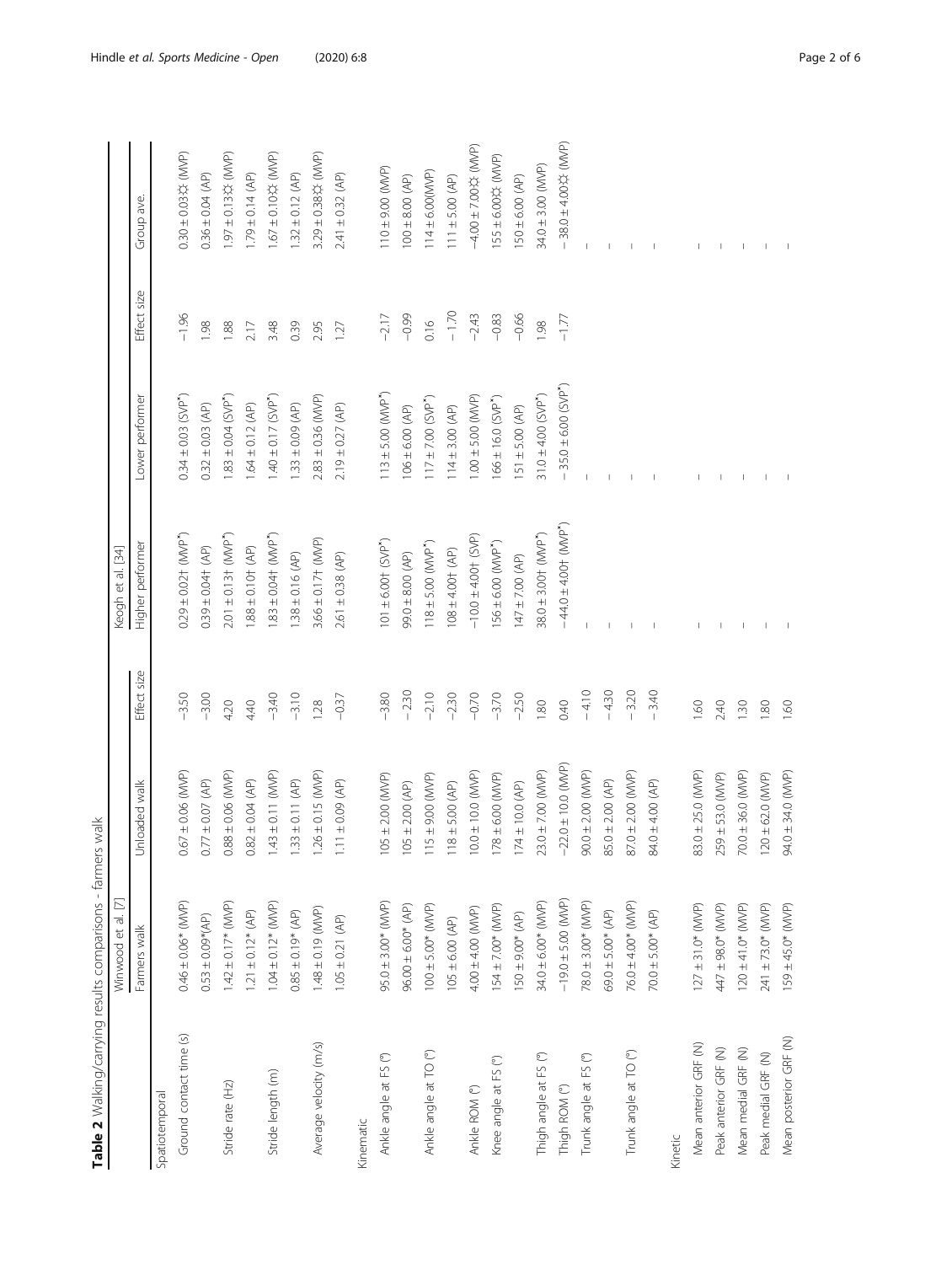Table 2 Walking/carrying results comparisons - farmers walk (Continued) Table 2 Walking/carrying results comparisons - farmers walk (Continued)

|                                                                                                                 | Winwood et al. [7]    |                      |             | Keogh et al. [34] |                                                                                                                 |                        |   |
|-----------------------------------------------------------------------------------------------------------------|-----------------------|----------------------|-------------|-------------------|-----------------------------------------------------------------------------------------------------------------|------------------------|---|
|                                                                                                                 | Farmers walk          | Unloaded walk        | Effect size | Higher performer  | Lower performer                                                                                                 | Effect size Group ave. |   |
| Peak posterior GRF (N)                                                                                          | $389 \pm 143$ (MVP)   | $211 \pm 77.0$ (MVP) |             |                   | I                                                                                                               |                        | I |
| Aean vertical GRF (N)                                                                                           | 2540 ± 376* (MVP)     | $1030 \pm 247$ (MVP) |             | I                 | I                                                                                                               |                        | I |
| Peak vertical GRF (N)                                                                                           | 3630 ± 608* (MVP)     | $1510 \pm 387$ (MVP) |             | Ī                 | I                                                                                                               |                        | Ī |
| Peak lateral GRF (N)                                                                                            | $210 \pm 73.0*$ (MVP) | $119 + 45.0$ (MVP)   |             | I                 | I                                                                                                               |                        | I |
| incor contract of contract to the contract of the contract of the contract of the contract of the contract of t |                       |                      |             |                   | ואת האינו בין בין בין לאומי האינו בין בין בין בין המונים בין בין בין בין המונים האינו בין בין בין בין האינו האי |                        |   |

All data are reported as means ± standard deviation, unless specified otherwise. Effect sizes reported for between exercise [7] and between performance standard [34], A positive effect size indicates the left-hand<br>column performing athletes, ☆ significant difference to acceleration phase, \* comparison between phase based on distance, AP acceleration phase, ave average, GRF ground reaction force, MVP maximum velocity phase, SVP column (farmers walk or higher performer) had a greater value than the respective right-hand column (unloaded walk or lower performer).\* significant difference to unloaded walking, † significant difference to low All data are reported as means ± standard deviation, unless specified otherwise. Effect sizes reported for between performance standard [34], A positive effect size indicates the left-hand submaximal velocity phase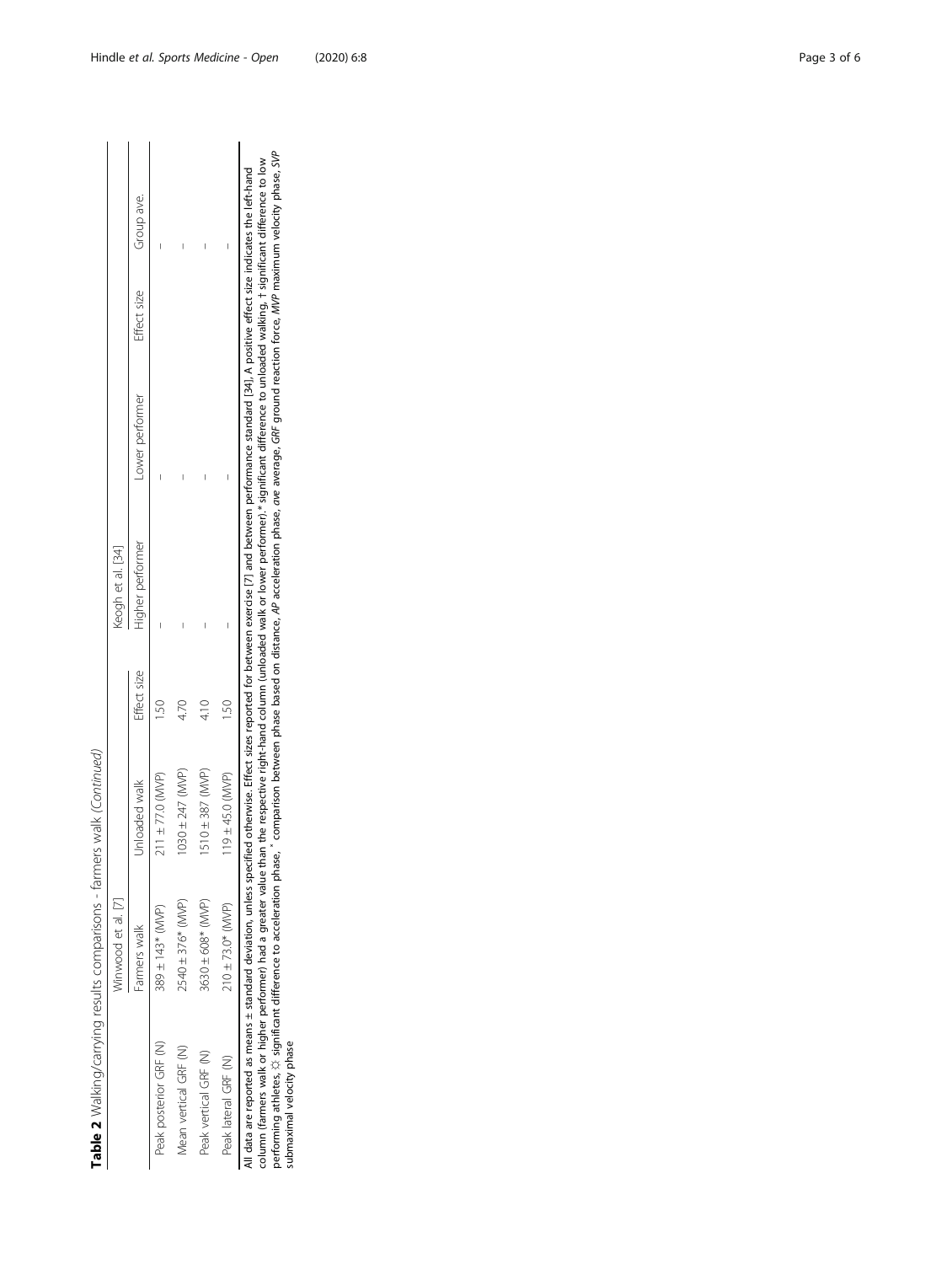<span id="page-3-0"></span>

| Table 3 Significant differences in muscle activation and kinetic outcomes between the walking/carrying exercises |  |  |  |  |
|------------------------------------------------------------------------------------------------------------------|--|--|--|--|
|                                                                                                                  |  |  |  |  |

|                                               | Farmers walk [35]     | LH suitcase carry [35]                              | RH suitcase carry [35]                | Yoke walk [35]                        |
|-----------------------------------------------|-----------------------|-----------------------------------------------------|---------------------------------------|---------------------------------------|
| Muscle activity (%MVC)                        |                       |                                                     |                                       |                                       |
| Left upper erector spinae                     | $77.6 \pm 29.3 \pm$   | $47.1 \pm 6.20$                                     | 32.4 ± 4.60 * $\star$                 | $69.3 \pm 17.5 \pm$                   |
| Right upper erector spinae                    | $91.4 \pm 54.7 +$     | 24.9 ± 17.6 * ‡☆                                    | $52.1 \pm 17.3 \pm 1$                 | $65.6 \pm 14.4$                       |
| Left lower erector spinae                     | $106 \pm 51.1 +$      | 31.6 ± 10.1 * ‡☆                                    | $77.4 \pm 21.3 \pm$                   | $79.2 \pm 10.2 \pm 1$                 |
| Right lower erector spinae                    | $144 \pm 36.7 \pm$    | $96.9 \pm 20.4 \pm 1$                               | 44.1 ± 9.10 * + $\uparrow \downarrow$ | $107 \pm 31.5 \pm$                    |
| Left latissimus dorsi                         | $169 \pm 55.4$ * ‡    | $97.4 \pm 55.7$                                     | $68.9 \pm 23.2$                       | $51.9 \pm 26.4$ $\uparrow$            |
| Right latissimus dorsi                        | $152 \pm 26.7$ *†     | $65.3 \pm 6.20$<br>$\!\!\downarrow\!\!\!\downarrow$ | $91.4 \pm 39.1$                       | $45.5 \pm 31.7$ $\uparrow \downarrow$ |
| Left external oblique                         | $39.3 \pm 30.6 +$     | 12.6 ± 5.30 *‡☆                                     | $61.5 \pm 21.9$ †                     | $47.5 \pm 31.7 +$                     |
| Right external oblique                        | $50.4 \pm 17.4 \pm 1$ | $65.1 \pm 24.4 \pm$                                 | 29.0 ± 17.8 * † ☆                     | $58.8 \pm 17.4 \pm 12.4$              |
| Right rectus abdominis                        | $13.3 \pm 3.80$       | $14.6 \pm 4.50$                                     | $5.60\pm1.80$ *                       | $22.3 \pm 18.1 \pm$                   |
| Right gluteus maximus                         | $114 \pm 70.3 \pm$    | $78.2 \pm 39.5$                                     | 50.5 ± 31.2 * $\uparrow \downarrow$   | $113 \pm 52.1$ ‡                      |
| Right gluteus medius                          | $108 \pm 66.9$ ‡      | $64.1 \pm 38.7$                                     | 57.3 ± 23.6 * $\uparrow \downarrow$   | $108 \pm 69.7$ ‡                      |
| Right bicep femoris                           | $54.0 \pm 13.7 +$     | 31.2±7.50 *‡ ☆                                      | $48.3 \pm 8.6 +$                      | $61.7 \pm 6.30 \pm 1$                 |
| Right rectus femoris                          | $77.4 \pm 35.6$       | 41.1 $\pm$ 9.20 $*$                                 | $56.5 \pm 11.5$ *                     | $107 \pm 23.5$ + $\pm$                |
| Kinetic                                       |                       |                                                     |                                       |                                       |
| Muscular anterior/posterior shear (N)         | 2800 +                | 1680 ☆                                              | 1160                                  | 1890                                  |
| Muscular compressive load (N)                 | 7900 +                | 5800 *☆                                             | 6700                                  | 7800 +                                |
| Muscular axial twist stiffness (Nm/rad)       | 27,200 † ‡            | 19,100 章                                            | 24,600 ☆                              | 25,900                                |
| Muscular flexion/extension stiffness (Nm/rad) | 35,600                | 24,000 *                                            | 27,500                                | 38,600 +                              |

All data are reported as means ± standard deviation, unless specified otherwise. \* significant difference to yoke walk, † significant difference to left hand suitcase<br>carry, ‡ significant difference to right hand suitcase right hand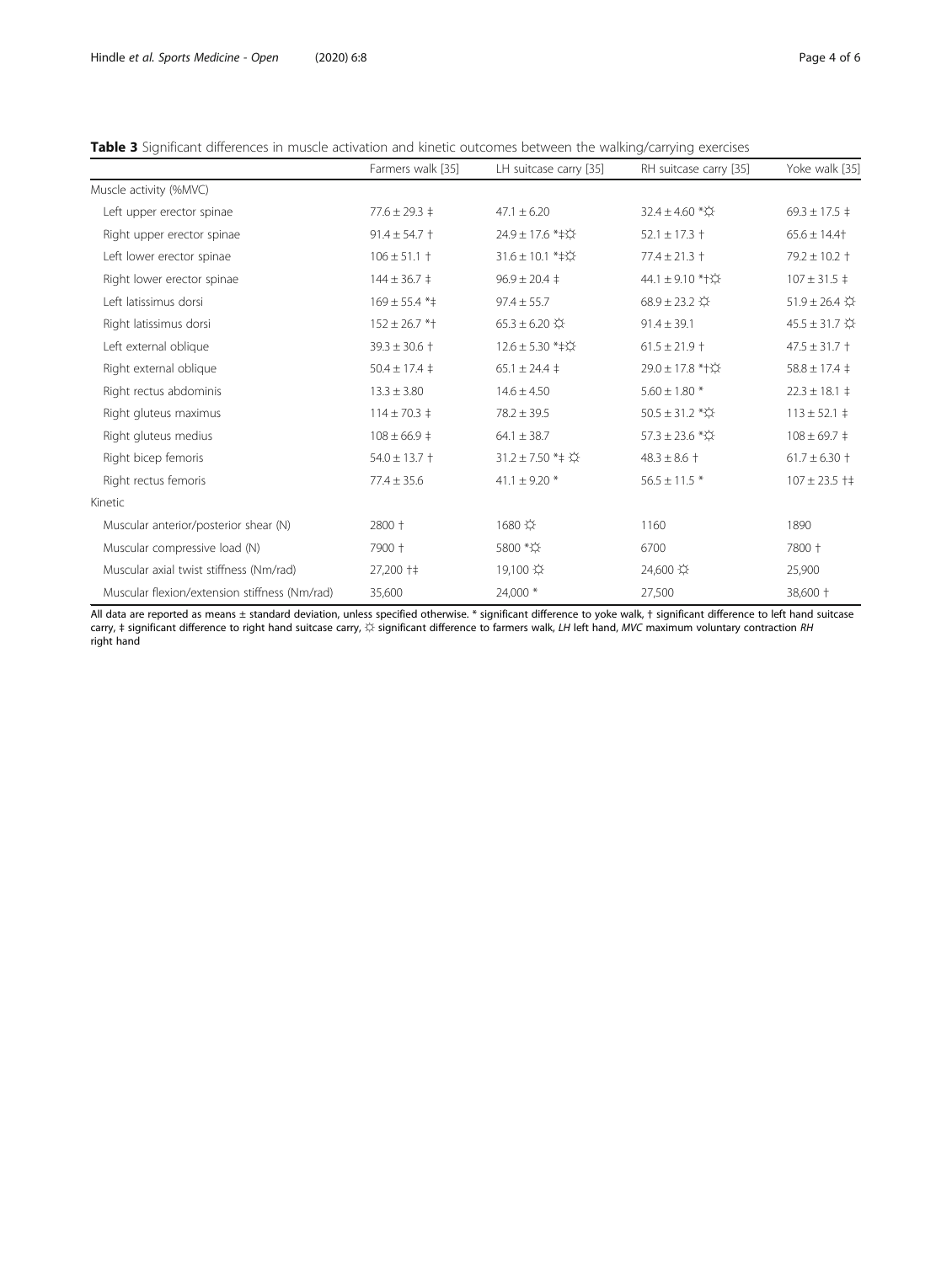|                                                                                                                                                                                                                                                                                                                                                                                                                                                                                                                                                                                                                                                                                        | Winwood et al. [38]        |                |                         | $[32]$<br>Keogh et al.           |                       |                          |                         |
|----------------------------------------------------------------------------------------------------------------------------------------------------------------------------------------------------------------------------------------------------------------------------------------------------------------------------------------------------------------------------------------------------------------------------------------------------------------------------------------------------------------------------------------------------------------------------------------------------------------------------------------------------------------------------------------|----------------------------|----------------|-------------------------|----------------------------------|-----------------------|--------------------------|-------------------------|
|                                                                                                                                                                                                                                                                                                                                                                                                                                                                                                                                                                                                                                                                                        | Heavy sled pull            | size<br>Effect | Back squat              | Higher performer                 | Lower performer       | Effect size              | Group ave               |
| Spatiotemporal                                                                                                                                                                                                                                                                                                                                                                                                                                                                                                                                                                                                                                                                         |                            |                |                         |                                  |                       |                          |                         |
| Ground contact time (s)                                                                                                                                                                                                                                                                                                                                                                                                                                                                                                                                                                                                                                                                | $0.35 \pm 0.04$ (MVP)      | $-0.85$        |                         | $0.33 \pm 0.04$ $(MNP)$          | $0.76 \pm 0.37$ (MVP) | $-1,63$                  | $0.48 \pm 0.23$ (MVP)   |
|                                                                                                                                                                                                                                                                                                                                                                                                                                                                                                                                                                                                                                                                                        | $0.38 \pm 0.03$ (AP)       |                |                         | $0.42 \pm 0.19$ (AP)             | $0.57 \pm 0.23$ (AP)  | $-0.71$                  | $0.53 \pm 0.32$ (AP)    |
| Stride rate (s)                                                                                                                                                                                                                                                                                                                                                                                                                                                                                                                                                                                                                                                                        | $1.42 \pm 0.14$ (MVP)      | 0.07           |                         | $1.63 \pm 0.12$ $(NNP)$          | $1.10 \pm 0.42$ (MVP) | 1.72                     | $1.37 \pm 0.39$ (MVP)   |
|                                                                                                                                                                                                                                                                                                                                                                                                                                                                                                                                                                                                                                                                                        | $1.41 \pm 0.14$ (AP)       |                |                         | $1.50 \pm 0.55$ (AP)             | $1.29 \pm 0.37$ (AP)  | 0.45                     | $1.45 \pm 0.50$ (AP)    |
| Swing time (s)                                                                                                                                                                                                                                                                                                                                                                                                                                                                                                                                                                                                                                                                         | $0.33 \pm 0.04$ (MVP)      | 0.39           |                         | $0.29 \pm 0.03$ (MVP)            | $0.27 \pm 0.05$ (MVP) | 0.49                     | $0.28 \pm 0.04$ ☆ (MVP) |
|                                                                                                                                                                                                                                                                                                                                                                                                                                                                                                                                                                                                                                                                                        | $0.31 \pm 0.06$ (AP)       |                |                         | $0.28 \pm 0.07$ $(AP)$           | $0.23 \pm 0.05$ (AP)  | 0.82                     | $0.25 \pm 0.06$ (AP)    |
| Stride length (m)                                                                                                                                                                                                                                                                                                                                                                                                                                                                                                                                                                                                                                                                      | 1.29 ± 0.17☆ (MVP)         | $\frac{18}{1}$ |                         | $1.29 \pm 0.26$ $\uparrow$ (MVP) | $0.80 \pm 0.16$ (MVP) | 2.27                     | 1.03 ±0.26な (MVP)       |
|                                                                                                                                                                                                                                                                                                                                                                                                                                                                                                                                                                                                                                                                                        | $1.00 \pm 0.15$ (AP)       |                |                         | $0.85 \pm 0.25$ $(AP)$           | $0.65 \pm 0.04$ (AP)  | 1.12                     | $0.74 \pm 0.28$ (AP)    |
| Kinematic                                                                                                                                                                                                                                                                                                                                                                                                                                                                                                                                                                                                                                                                              |                            |                |                         |                                  |                       |                          |                         |
| Average velocity (m/s)                                                                                                                                                                                                                                                                                                                                                                                                                                                                                                                                                                                                                                                                 | 1.83 ± 0.22な (MVP)         | 2.44           |                         | $2.08 \pm 0.08$ † (MVP)          | (9.000)(0.50)         | 3.04                     | $1.61 \pm 0.55$ ☆ (MVP) |
|                                                                                                                                                                                                                                                                                                                                                                                                                                                                                                                                                                                                                                                                                        | $1.39 \pm 0.13$ (AP)       |                |                         | $1.22 \pm 0.20$ $(AP)$           | $0.79 \pm 0.32$ (AP)  | $\overline{161}$         | $1.04 \pm 0.30$ (AP)    |
| Knee angle at FS (°)                                                                                                                                                                                                                                                                                                                                                                                                                                                                                                                                                                                                                                                                   | 114±6.00☆ (MVP)            | 1.38           |                         | $132 \pm 9.00$ + (MVP)           | $112 \pm 22.0$ (MVP)  | 1.19                     | 124±18.0な (MVP)         |
|                                                                                                                                                                                                                                                                                                                                                                                                                                                                                                                                                                                                                                                                                        | $103 \pm 9.00 (AP)$        |                |                         | $125 \pm 12.0$ + (AP)            | $110 \pm 10.0 (AP)$   | 1.36                     | $116 \pm 13.0$ (AP)     |
| Knee angle at TO (°)                                                                                                                                                                                                                                                                                                                                                                                                                                                                                                                                                                                                                                                                   | $138 \pm 14.0$ (MVP)       | 0.35           |                         | $153 \pm 7.00$ (MVP)             | 148 ± 10.0(MVP)       | 0.59                     | 149±9.00な (MVP)         |
|                                                                                                                                                                                                                                                                                                                                                                                                                                                                                                                                                                                                                                                                                        | $133 \pm 14.0$ (AP)        |                |                         | $148 \pm 14.0$ † $(AP)$          | $138 \pm 17.0$ (AP)   | 0.65                     | $141 \pm 15.0$ (AP)     |
| Thigh angle at FS (°)                                                                                                                                                                                                                                                                                                                                                                                                                                                                                                                                                                                                                                                                  |                            |                |                         | $23.0 \pm 5.00$ + $(MVP)$        | $19.0 \pm 5.0$ (MVP)  | 0.80                     | 21.0 ± 5.00な (MVP)      |
|                                                                                                                                                                                                                                                                                                                                                                                                                                                                                                                                                                                                                                                                                        |                            |                |                         | $14.0 \pm 10.0$ (AP)             | $16.0 \pm 8.00$ (AP)  | $-0.22$                  | $15.0 \pm 10.0$ (AP)    |
| Trunk angle at FS (°)                                                                                                                                                                                                                                                                                                                                                                                                                                                                                                                                                                                                                                                                  | $61.0 \pm 13.0$ (MVP)      | $-0.67$        |                         | 41.0 $\pm$ 7.00† (MVP)           | $8.00 \pm 29.0$ (MVP) | 1.56                     | 26.0 ± 24.0☆ (MVP)      |
|                                                                                                                                                                                                                                                                                                                                                                                                                                                                                                                                                                                                                                                                                        | $77.0 \pm 30.0$ (AP)       |                |                         | 29.0 ± 17.0† (AP)                | $2.00 \pm 16.0$ (AP)  | 1.64                     | $14.0 \pm 21.0$ (AP)    |
| Trunk angle at TO (°)                                                                                                                                                                                                                                                                                                                                                                                                                                                                                                                                                                                                                                                                  | $61.0 \pm 11.0$ (MVP)      | $-0.49$        |                         | 41.0 ± 9.00 + (MVP)              | $14.0 \pm 25.0$ (MVP) | 1.59                     | 28.0 ± 21.0な (MVP)      |
|                                                                                                                                                                                                                                                                                                                                                                                                                                                                                                                                                                                                                                                                                        | $69.0 \pm 20.0$ (AP)       |                |                         | $31.0 \pm 15.0$ $(AP)$           | $10.0 \pm 14.0$ (AP)  | 1.45                     | $19.0 \pm 19.0$ (AP)    |
| Kinetic                                                                                                                                                                                                                                                                                                                                                                                                                                                                                                                                                                                                                                                                                |                            |                |                         |                                  |                       |                          |                         |
| Mean anterior GRF (N)                                                                                                                                                                                                                                                                                                                                                                                                                                                                                                                                                                                                                                                                  | 555 ± 107* (SC to MKE)     | 6.63           | 43.0 ± 22.0 (SC to MKE) |                                  |                       |                          |                         |
| Peak anterior GRF (N)                                                                                                                                                                                                                                                                                                                                                                                                                                                                                                                                                                                                                                                                  | $810 \pm 174*$ (SC to MKE) | 5.13           | 126 ± 73.0 (SC to MKE)  | т.                               |                       |                          |                         |
| Mean vertical GRF (N)                                                                                                                                                                                                                                                                                                                                                                                                                                                                                                                                                                                                                                                                  | 1330 ± 364* (SC to MKE)    | $-2.38$        | 2580 ± 648 (SC to MKE)  | $\perp$                          |                       |                          |                         |
| Peak vertical GRF (N)                                                                                                                                                                                                                                                                                                                                                                                                                                                                                                                                                                                                                                                                  | 1740 ± 463* (SC to MKE)    | $-1.85$        | 3500 ± 1270 (SC to MKE) |                                  |                       |                          |                         |
| Mean resultant ant/post force (N)                                                                                                                                                                                                                                                                                                                                                                                                                                                                                                                                                                                                                                                      | 271 ±89.0☆ (MVP)           | $-1.95$        |                         |                                  |                       |                          |                         |
|                                                                                                                                                                                                                                                                                                                                                                                                                                                                                                                                                                                                                                                                                        | $526 \pm 162$ (AP)         |                |                         | $\mathbf{I}$                     |                       |                          |                         |
| Mean resultant med/lat force (N)                                                                                                                                                                                                                                                                                                                                                                                                                                                                                                                                                                                                                                                       | $-5.00 \pm 22.0$ ☆ (MVP)   | $-1.75$        |                         | $\overline{1}$                   |                       | $\overline{\phantom{a}}$ |                         |
|                                                                                                                                                                                                                                                                                                                                                                                                                                                                                                                                                                                                                                                                                        | $24.0 \pm 8.00$ (AP)       |                |                         |                                  |                       |                          |                         |
| the respective right-hand column (lower performer or back squat) or bottom row (acceleration phase).* significant difference to back squat, † significant difference to low performing athletes, ½ significant difference<br>to m<br>All data are reported as means ± standard deviation, unless specified otherwise. Spatiotemporal and kinematic effect sizes reported for between phase [38] and between performance standard [32], Kinetic effect sizes<br>reported for between exercise (heavy sled pull vs back squat). A positive effect size indicates the left-hand column (higher performer or heavy sled pull) or top row (maximum velocity phase) had a greater value than |                            |                |                         |                                  |                       |                          |                         |
|                                                                                                                                                                                                                                                                                                                                                                                                                                                                                                                                                                                                                                                                                        |                            |                |                         |                                  |                       |                          |                         |

<span id="page-4-0"></span>Hindle et al. Sports Medicine - Open (2020) 6:8 example 3 of 6 control of the United States of 6 control of the Page 5 of 6